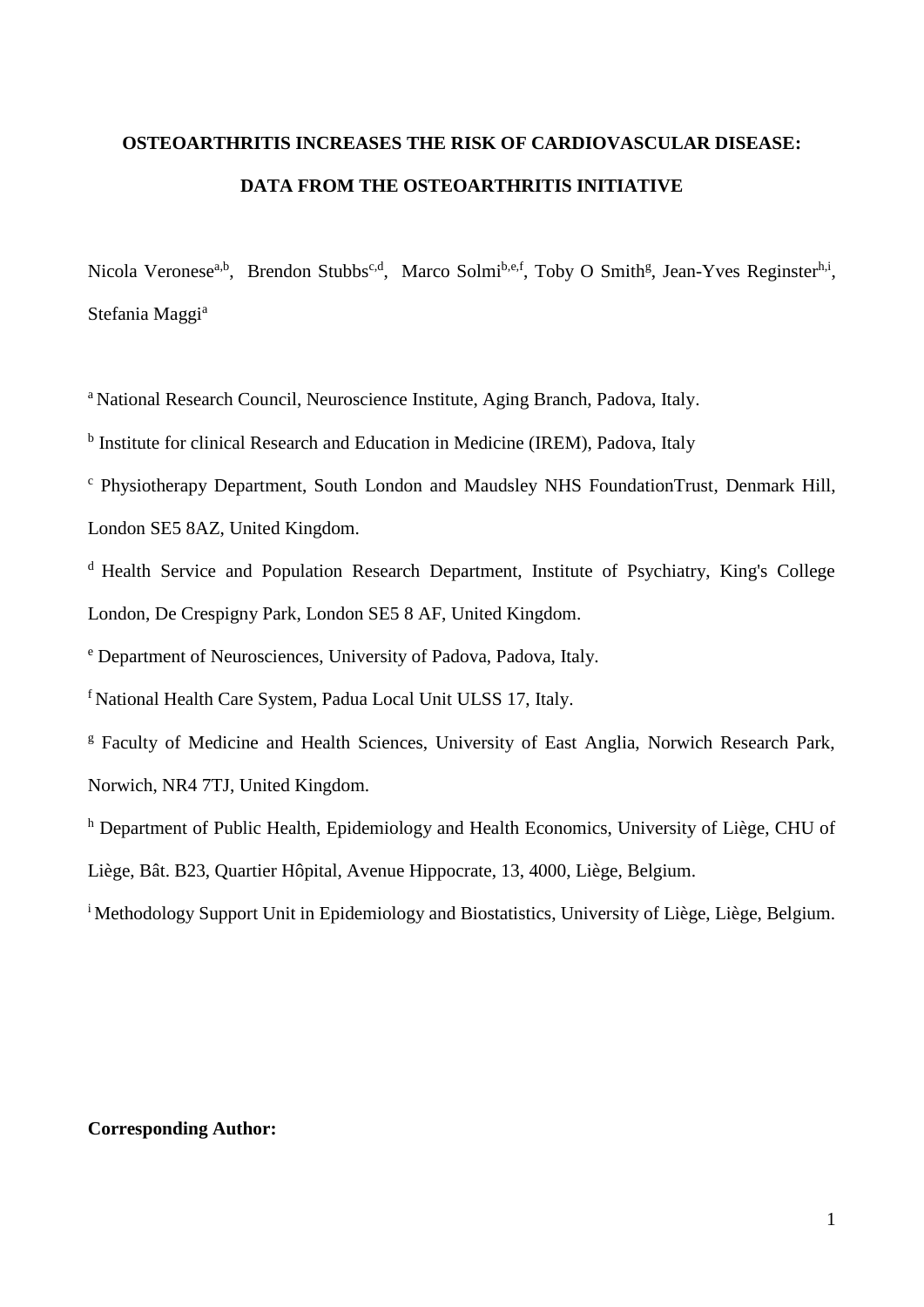Nicola Veronese, MD

National Research Council, Neuroscience Institute, Aging Branch, Padova, Italy.

Via Giustiniani, 2 - 35128 Padova, Italy

Phone: +39 0498218492; Fax: +39 0498211218

Email: ilmannato@gmail.com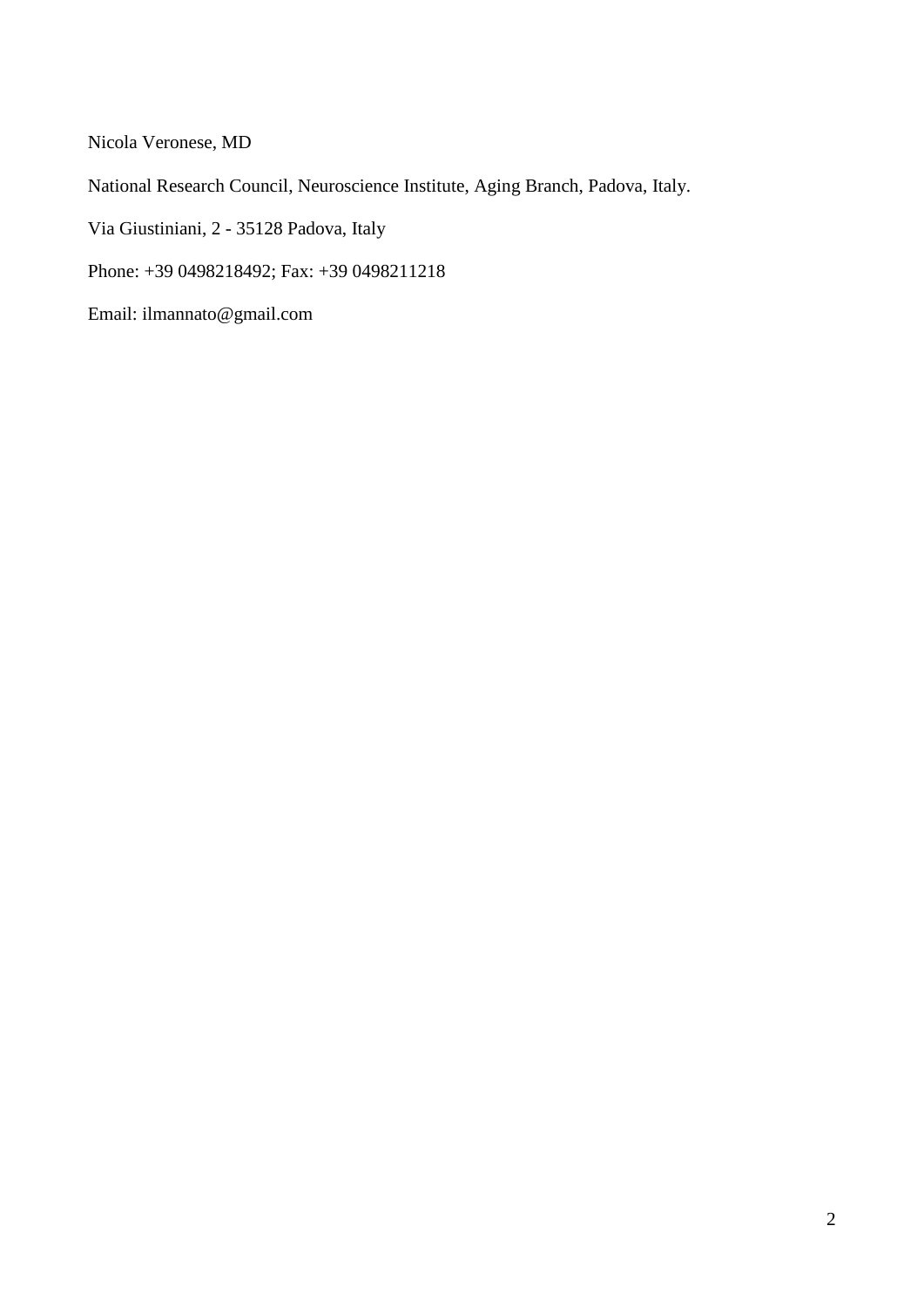# **ABSTRACT**

**Objective:** Although osteoarthritis (OA) is a common condition in older adults, the role of OA in increasing cardiovascular disease (CVD) incidence is still debated. The aim of this study was to investigate the association between OA and the onset of CVD in a large database of American adults. **Design:** Longitudinal.

**Setting**: Community-dwelling.

**Participants**: People with OA or at high risk of OA.

**Measurements**:. Osteoarthritis was defined as the presence of OA of the hand, knee, hip, back/neck or of other sites. CVD was defined as self-reported presence of heart attack, heart failure, stroke and other cerebral atherosclerotic conditions, and peripheral artery disease.

**Results**: A total 4,265 persons without CVD (mean age=60.8 years, females=59.2%) at baseline were analyzed (1,775 with OA versus 2,490 without). Over a mean of 8.2 years, according to an adjusted Cox's regression analysis for 11 potential baseline confounders, study participants with OA of any joint had a significantly higher risk of developing CVD compared to those without OA (Hazard ratio (HR): =1.27; 95% CI: 1.03-1.56). The presence of hand OA was associated with a higher risk of developing CVD (HR=1.31; 95%CI: 1.01-1.68) with respect to those who had no OA. Knee, hip and back/neck OA did not, instead, increase the risk of developing CVD. The association between OA and CVD was significant in the women, but not in the men.

**Conclusions**: OA, in particular, when it affects the hand and is found in women, was associated with a higher risk of developing CVD.

**Keywords**: osteoarthritis; cardiovascular disease; epidemiology.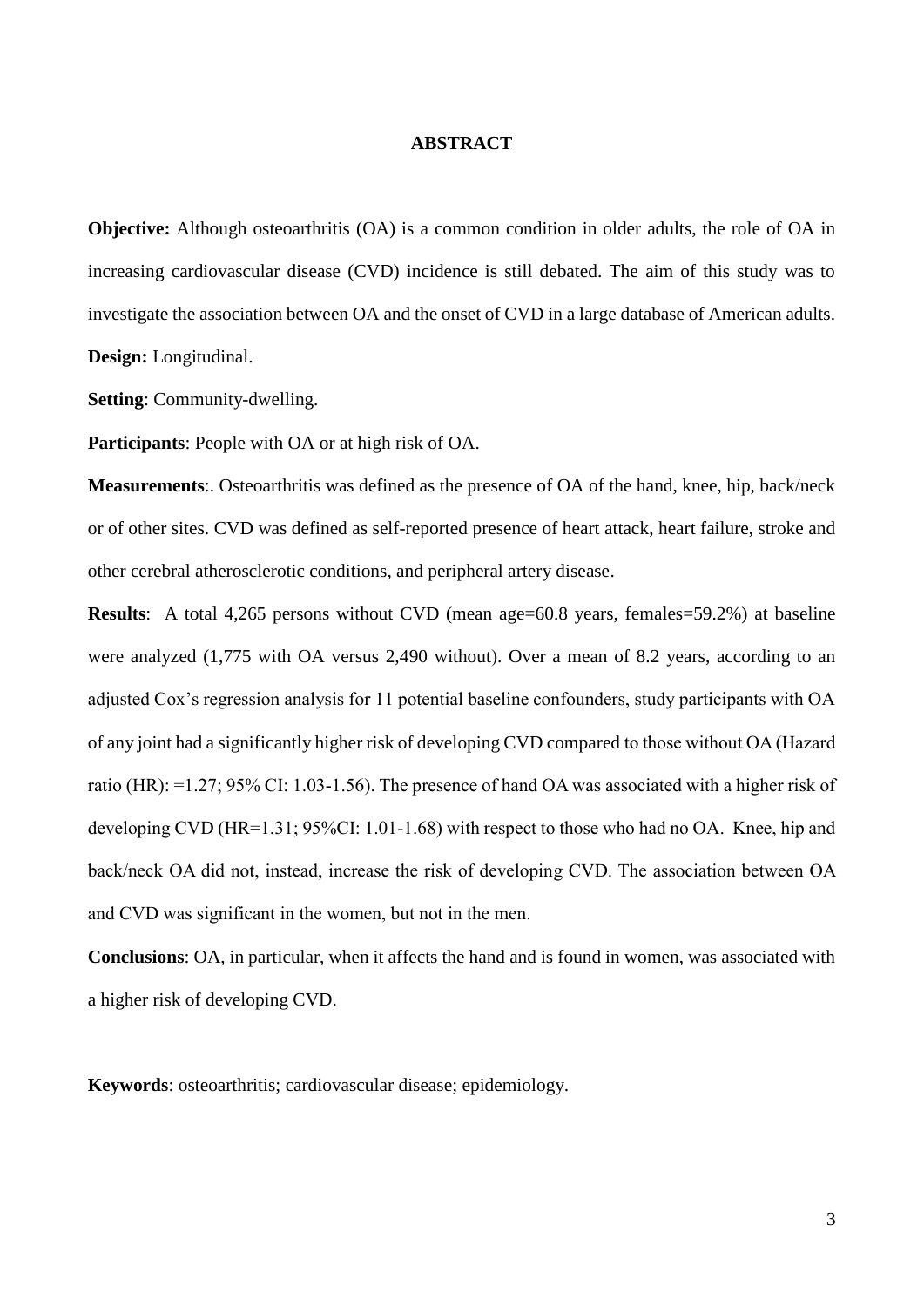# **INTRODUCTION**

One of the most common causes of years lived with disability are chronic musculoskeletal disorders.[\[1\]](#page-14-0) Osteoarthritis (OA) accounts for a considerable amount of this burden [\[2\]](#page-14-1), with lower limb OA ranked the 11th highest contributor to global disability. [\[2\]](#page-14-1)The prevalence of OA has been estimated as 10% in men and 20% in women over the age of 60 years having OA across the world. [\[3\]](#page-14-2)

Increasing research is showing that OA might increase the risk of cardiovascular diseases (CVD) for several reasons. First, both OA and CVD share similar risk factors, namely low physical activity, hypertension, depression and obesity.[\[4-6\]](#page-14-3) Secondly, compared to healthy controls, OA is often characterized by some degree of low-grade inflammation, another potential CVD risk factor.[\[7\]](#page-15-0) Finally, the modifications of extra-cellular matrix, typical of OA[\[8\]](#page-15-1), could further increase the risk of CVD.[\[9\]](#page-15-2)

As summarized by a recent meta-analysis including 15 cross-sectional studies and more than 32 million of participants, there is a strong association between OA and CVD.[\[10\]](#page-15-3) Individuals with OA were almost three times as likely to have heart failure or coronary heart disease compared with matched non-osteoarthritis cohorts. [\[10\]](#page-15-3) Conversely, the longitudinal studies are still limited and with contrasting results. Three studies[\[11-13\]](#page-15-4) reported that the presence of OA significantly increased the onset of CVD, while another large cohort study reported no such significant association[\[14\]](#page-15-5), particularly after adjusting for the presence of disability. However, these studies presented with some limitations most notably for limited adjustment for potential confounders. Finally, due to the different criteria adopted, it was difficult to ascertain whether only symptomatic or radiological OA predicted the onset of CVD.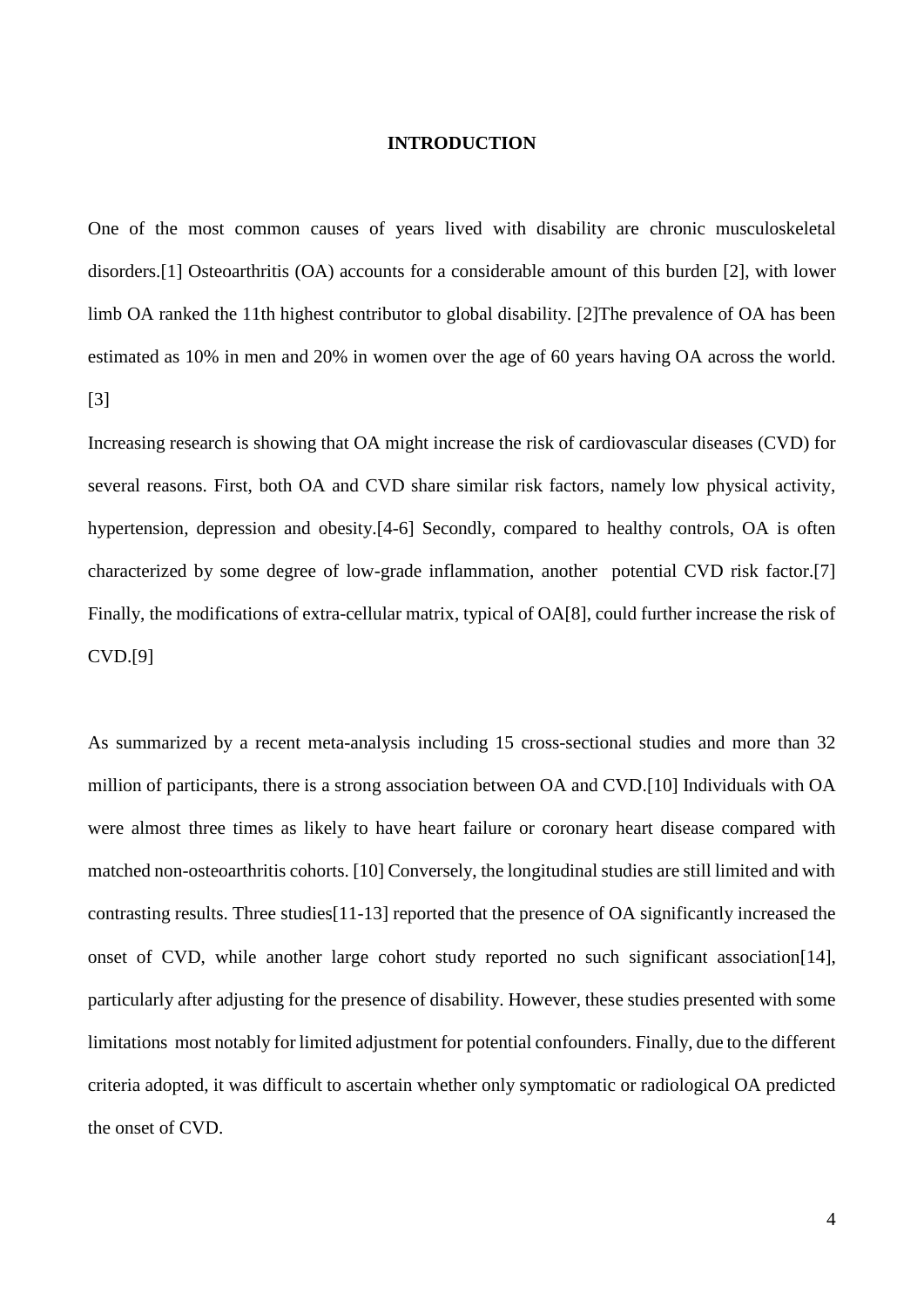The purpose of this study was thus to determine whether: i) people with OA are at increased risk of incident CVD compared to people without OA; ii) exists any difference among sites usually affected by OA (hand, hip, knee, back/neck, other) could predict CVD onset; and iii) if any difference between self-reported and clinical/radiological OA in predicting CVD onset.

# **METHODS**

# *Data source and subjects*

All participants in this study were recruited as part of the ongoing, publicly and privately funded, multicenter, and longitudinal Osteoarthritis Initiative (OAI study) (http://www.oai.ucsf.edu/). Specific datasets used are those recorded during baseline and screening evaluations (November 2008) (V00) and those evaluating the participants until the last evaluation available (96 months; V10). Patients with a high risk of knee osteoarthritis were recruited from 4 clinical sites in the United States (Baltimore, Maryland; Pittsburgh, Pennsylvania; Pawtucket, Rhode Island; and Columbus, Ohio) between February 2004 and May 2006 and were eligible if they 1) had knee osteoarthritis and reported knee pain in a 30-d period in the past 12 mo or 2) were at high risk of developing knee osteoarthritis (e.g., overweight or obese, knee injury or operation, parents or siblings with total knee replacement, frequent knee-bending activities that increase risk, and hand or hip osteoarthritis). All of the participants provided written informed consent. The OAI study protocol was approved by the institutional review board of the OAI Coordinating Center, University of California at San Francisco.

# *Exposure*

The diagnosis for OA in our analysis was self-reported for the most common sites usually affected by OA (knee, hip, hand, back/neck, and other joints) asking to participant if one doctor said that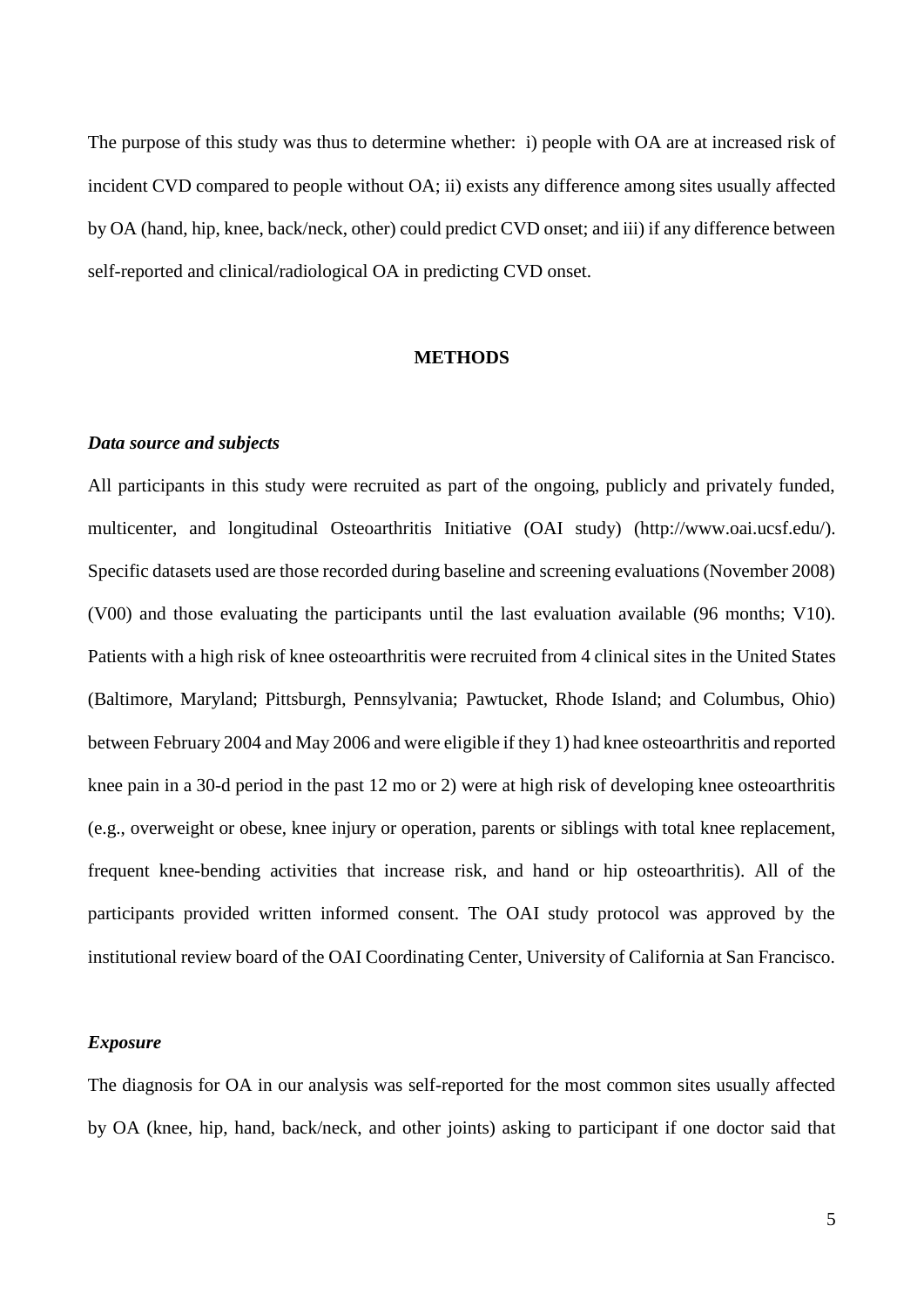he/she suffers from OA during his/her life. A summary variable ascertained as the presence of at least one site affected by self-reported OA was then calculated.

Since for knee OA, radiological diagnosis was also ascertained, an additional analysis was undertaken assessing knee OA defined as a combination of the clinical reporting and assessment of pain and stiffness (i.e. pain, aching or stiffness in or around the knee on most days during the last year), and radiographical OA on the baseline fixed flexion radiograph based on the presence of tibiofemoral osteophytes (correspondent to Osteoarthritis Research Society International atlas grades 1-3, clinical center reading).

# *Outcomes*

The main outcome of interest was the onset of CVD during the follow-up period. As for OA, CVD was recorded through self-reported information.

We defined the development of CVD as the presence of heart attack, heart failure, unclog or bypass arteries in legs, and stroke, cerebrovascular accident, blood clot in brain, or transient ischemic attack. The presence of CVD in the OAI was recorded, other than baseline, during the V3 (24 months), V6 (48 months) and V10 (96 months).

# *Covariates*

A number of variables was identified from the OAI dataset to explore the relationship between OA and incident CVD. These included: (1) physical activity evaluated through the Physical Activity Scale for the Elderly, a validated scale for assessing physical activity level in the elderly.[\[15\]](#page-16-0) The scale covers 12 different activities, such as walking, sports, and housework, and is scored from 0 to 400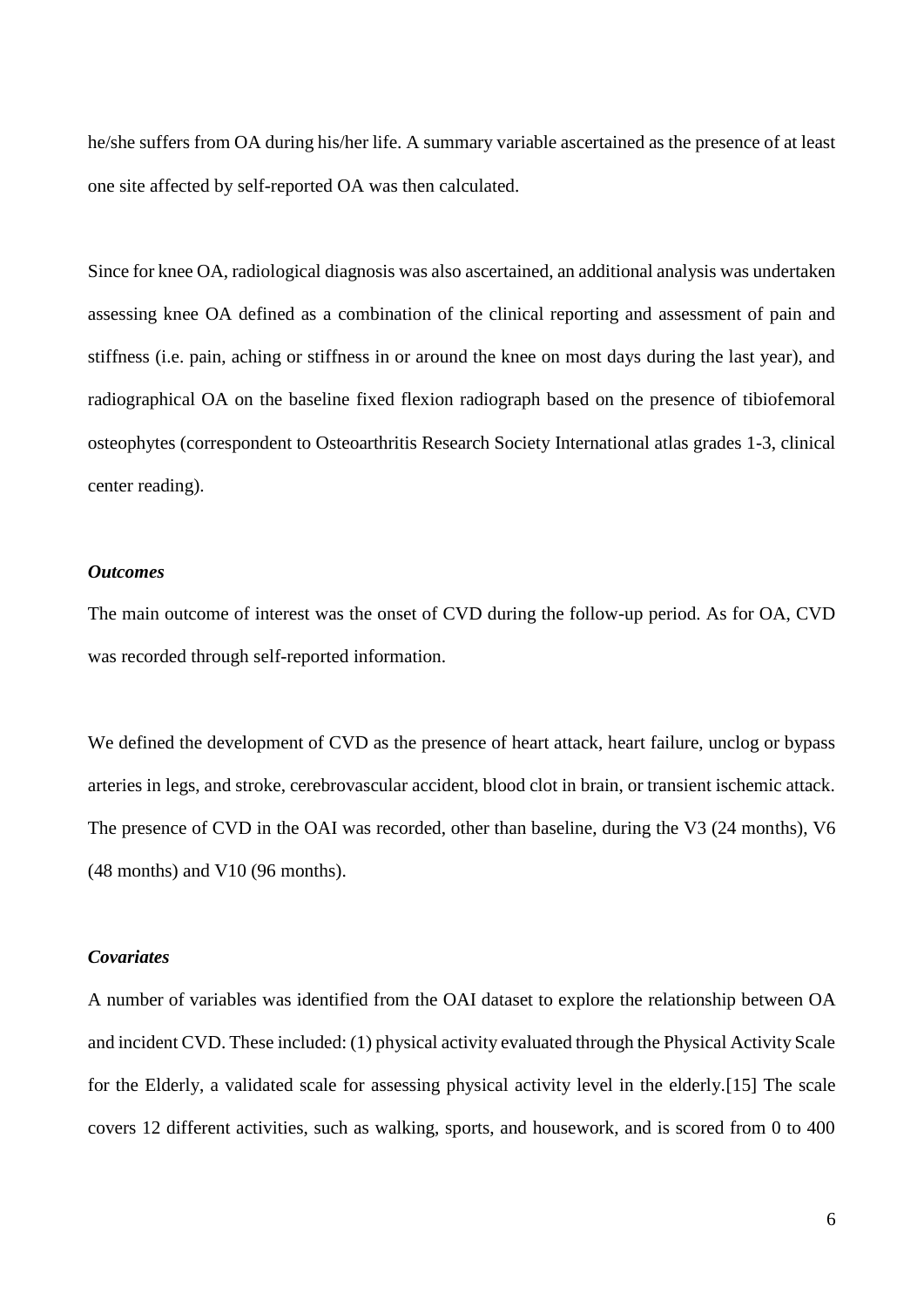and more (no maximum score has been defined); (2) race was defined as "whites" vs. others; (3) smoking habits as "previous/current" vs. never; (4) educational level was categorized as "degree" vs. others; (5) yearly income as  $\langle$  and missing data vs.  $\geq$  50,000 \$; (6) co-morbidities assessed through the modified Charlson comorbidity score, with higher scores indicating an increased severity of conditions[\[16\]](#page-16-1); and (7) body mass index (BMI) recorded by a trained nurse. Among the several medical conditions assessed through the Charlson co-morbidity score, we reported descriptively the prevalence of some common diseases that could influence the association between OA and CVD, namely diabetes and cancer. Hypertension was diagnosed through self-reported information or in case of systolic blood pressure >140 and/or diastolic blood pressure > 90 mmHg. Blood pressure in the OAI study was measured by a trained nurse following a standard approach.

## *Statistical analyses*

For continuous variables, normal distributions were tested using the Kolmogorov-Smirnov test. The data are shown as means and standard deviations (SD) for quantitative measures, and frequency and percentages for all discrete variables by OA presence at baseline. P-values were calculated for continuous variables using the independent Student T-test and for categorical parameters the chisquare test by OA presence at baseline.

Multivariate Cox's regression models were conducted using as exposure the presence of OA and as outcome incident CVD at follow-up visits. People dead during follow-up period were censored. Time to event was calculated as time to first CVD event.

Factors which reached a statistical significance between participants with OA vs. those without or significantly associated with CVD at follow-up (taking a p-value<0.05 as statistically significant)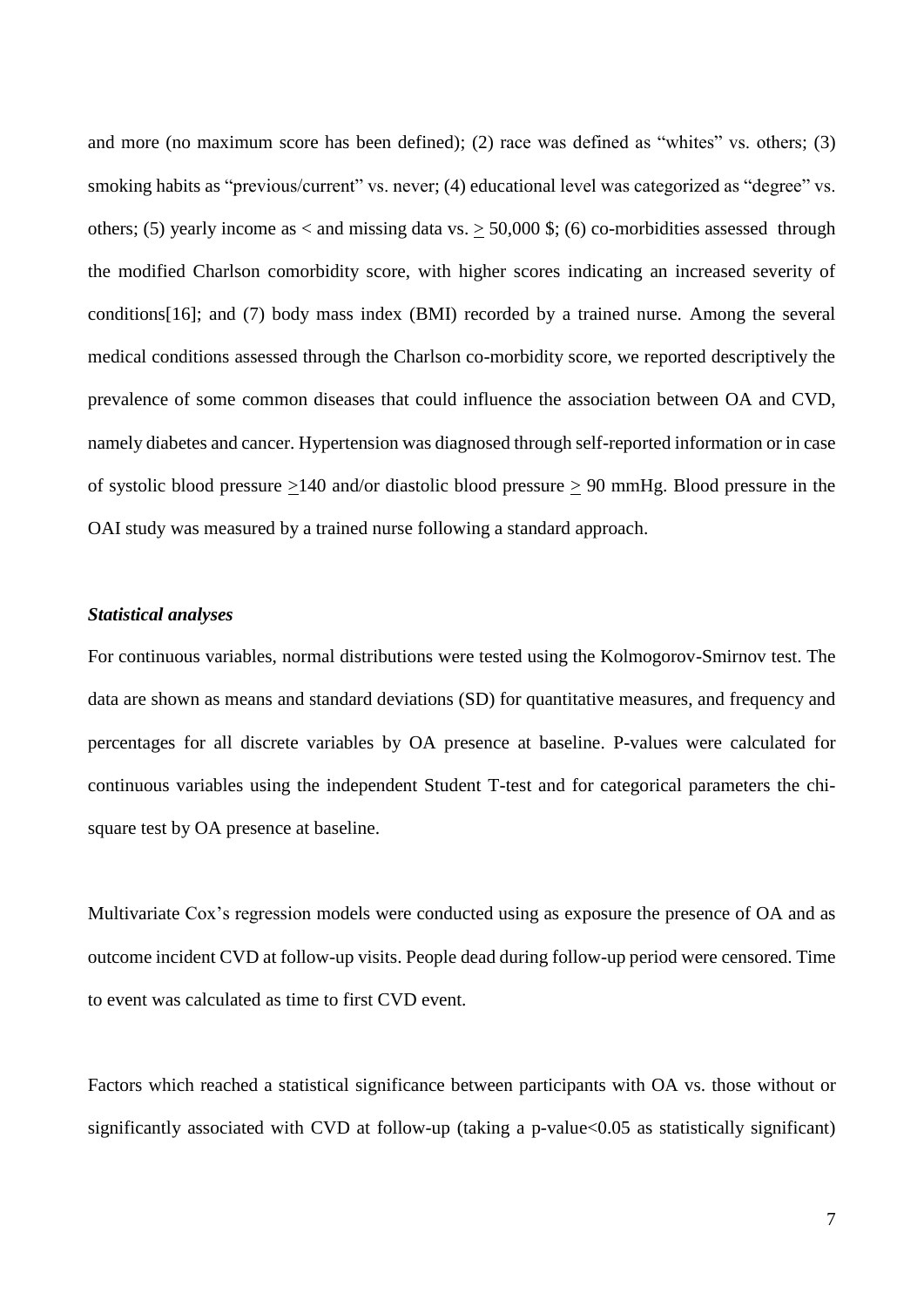were included. Multi-collinearity among covariates was assessed through variance inflaction factor, taking a cut-off of 2 as reason of exclusion, but no variable was excluded for this reason. The basic model was not adjusted for any confounders, while the fully adjusted model included baseline values of: age (as continuous); gender; race (whites vs. others); BMI (as continuous); education (degree vs. others); smoking habits (current and previous vs. others); yearly income (categorized as  $\geq$  or  $\lt$ 50,000\$ and missing data); PASE score (as continuous); Charlson comorbidity index; presence of hypertension (yes vs. no); and use of analgesic drugs (yes vs. no). Data of Cox's regression analysis were reported as hazard ratios (HRs) with correspondent 95% confidence intervals (CIs).

In secondary analyses, specific joints affected by OA (categorized as knee, hip, hand, back/neck, or other joints) and the presence of knee OA, defined through radiological and clinical criteria, were taken as exposure variables. Participants without any presence of OA were taken as reference also in these analyses.

To test the robustness of our analyses, sensitivity analyses were conducted evaluating the interaction between the presence of self-reported and radiological/clinical diagnosis of OA and selected factor (e.g. gender, race, education, smoking habits, yearly income and presence/absence of diseases at baseline) in predicting CVD at follow-up. Gender emerged as potential moderator of our analyses (for interaction  $\leq 0.001$ ). Through this data are presented also by gender.

All analyses were performed using the SPSS 21.0 for Windows (SPSS Inc., Chicago, Illinois). All statistical tests were two-tailed and statistical significance was assumed for a p-value <0.05.

#### **RESULTS**

# *Study participants*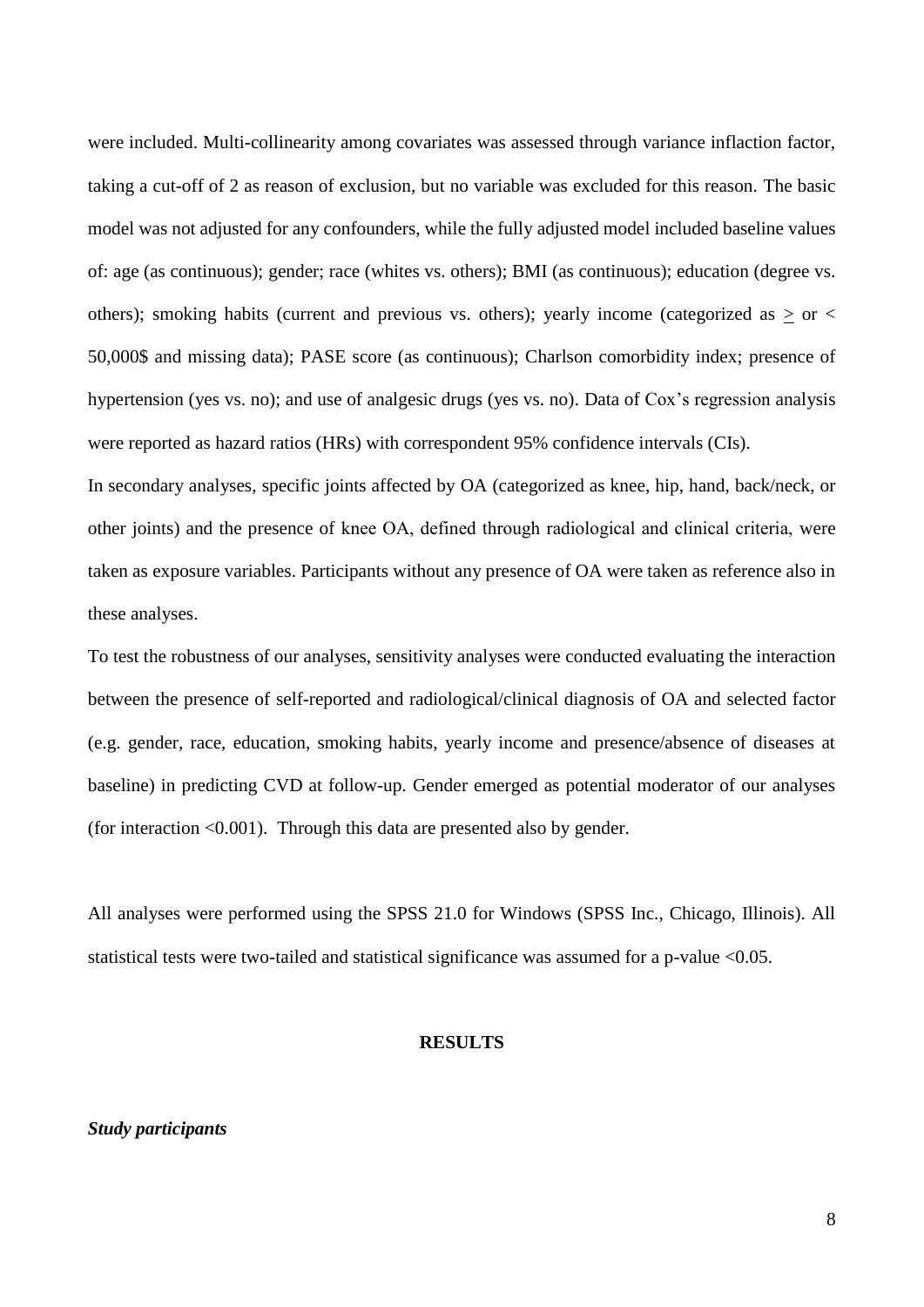At baseline, among 4,796 potentially eligible individuals, we excluded 313 had already a CVD, 21 did not have any information regarding OA and 197 without data during follow-up evaluations, obtaining a final sample of 4,265 participants

# *Baseline analyses*

Overall, 4,265 participants (1,740 Males; 2,525 Females) with a mean age of 60.8±9.1 (range: 45-79) years were eligible for inclusion in the current study. At baseline, 1,775 people with OA (41.6%) were compared with 2,490 participants without OA.

The baseline characteristics of the OA and non-OA participants are summarized in the **Table 1** in the sample as whole and divided by gender. Independently from gender, participants with OA were significantly older and used more frequently analgesic drugs than those without OA. In men, participants with OA were more frequently obese, smokers, diabetic than those without OA, whilst in women, participants with OA were more frequently whites, sedentary (as shown by lower PASE scores), more educated and with a higher presence of co-morbidities as shown by higher Charlon's score (**Table 1**).

# *Association between baseline osteoarthritis and incident cardiovascular disease*

After a mean period of 8.2 years, 416 individuals (9.8% of baseline population) (113 developed heart attack, 190 heart failure, 151 strokes or other cerebrovascular conditions, and 72 peripheral artery disease) developed a CVD event. The global incidence rate of CVD was 16 (95% CI: 0-41) events for 1000 persons-year.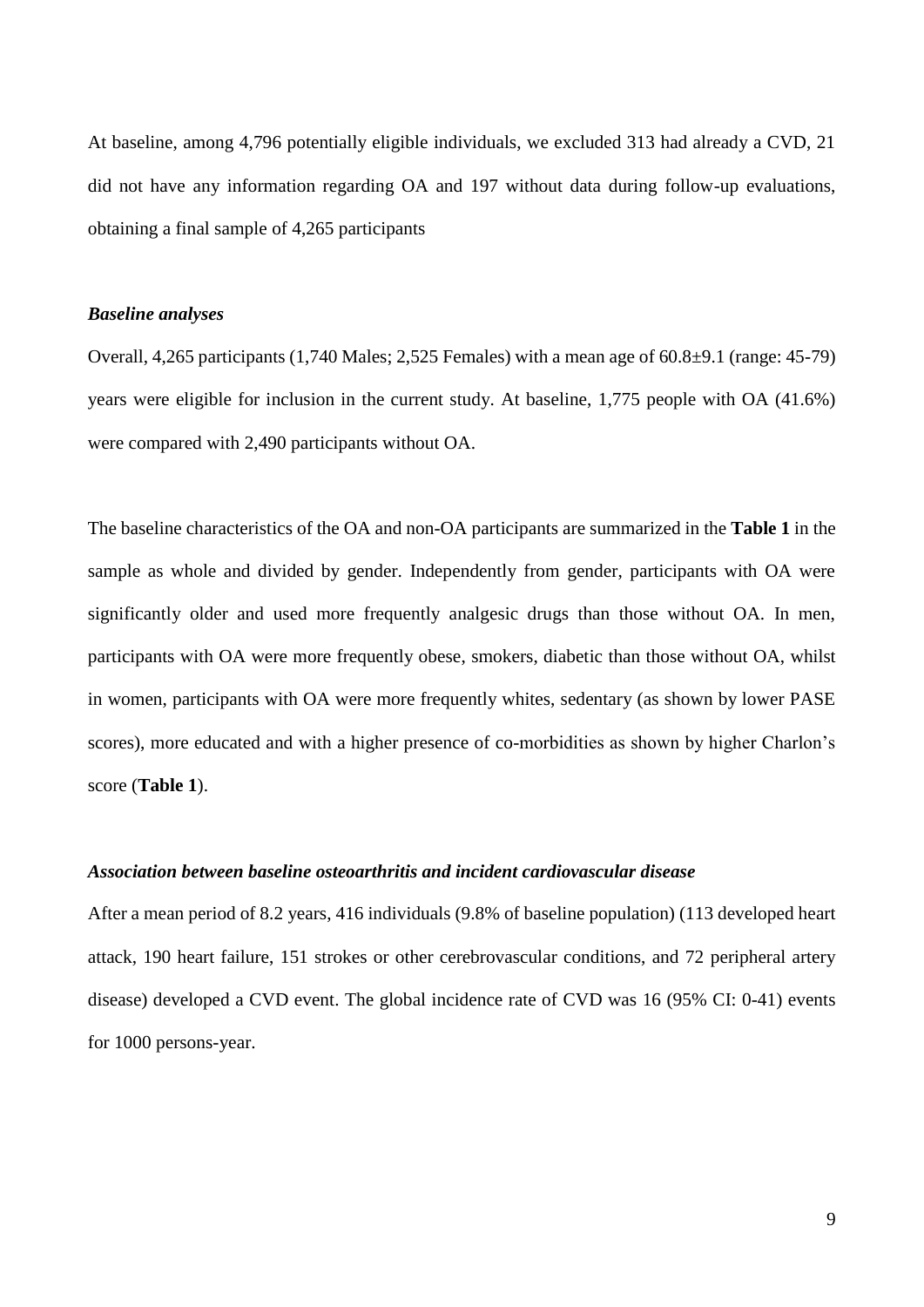As shown in **Figure 1**, the incidence of CVD was significantly higher in those having OA at baseline compared to those without (OA: 17; 95% CI: 0-48 vs. no OA: 14; 95% CI: 0-37/1000 events for 1000 persons-year; p<0.001).

**Table 2** shows the Cox's regression analyses by OA presence and for OA specific site. Taking those without any presence of OA as reference and after adjusting for 11 potential baseline confounders, OA was associated with a significant higher risk of CVD (HR=1.27; 95% CI: 1.03-1.56, p=0.02), particularly when OA affected hand (HR=1.31; 95% CI: 1.01-1.68, p=0.04). The association between any site OA and incident CVD remains significant in women (HR=1.50; 95% CI: 1.13-2.00, p=0.005), but not in men (**Table 2**). In women, OA affecting hip (HR=1.51; 95% CI: 1.00-2.27, p=0.048) and hand (HR=1.65; 95% CI: 1.21-2.24, p=0.001) increased the risk of CVD, whilst in men no site was at increased risk of developing CVD.

Knee OA defined through radiological and clinical presence, did not show any significant association with incident CVD in the sample as whole  $(HR=0.94; 95\% \text{ CI: } 0.76-1.15, \text{ p=0.52}),$  nor in men (HR=1.03; 95%CI: 0.76-1.34, p=0.85) or in women (HR=0.85; 95% CI: 0.64-1.14, p=0.28).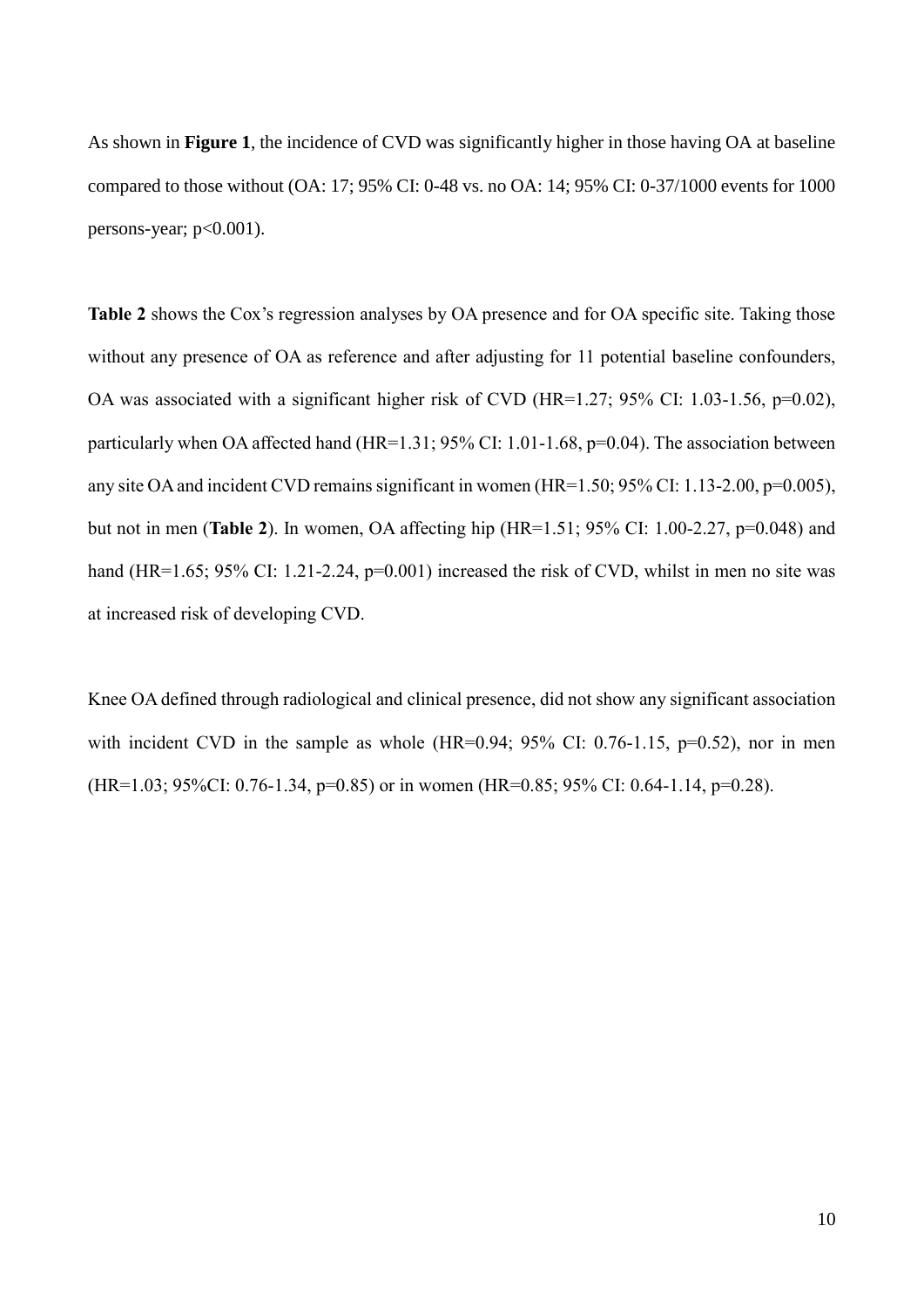#### **DISCUSSION**

In this large prospective study, we have demonstrated that the presence of OA at the baseline significantly increased the risk of CVD during follow-up period of about 27%. Among the sites investigated in our analysis only hand OA was associated with an increased risk of CVD in the whole sample whilst, in women, also hip OA increased the risk of CVD. The association of OA with CVD was significant only in women, suggesting important gender differences.

In this cohort, OA seemed to be quite a strong predictor of the onset of CVD at follow-up. Several mechanisms have been suggested to explain the association between OA and CVD.[\[17\]](#page-16-2) Firstly, the conditions in common between OA and CVD, such as age, hypertension and obesity. Among these factors, the association between OA and hypertension is relevant. Previous research has in fact reported that, among all potential CVD risk factors, hypertension is the most common prevalent in people having OA for several reasons, including alterations of extra-cellular matrix typical of OA that could lead firstly to hypertension and finally to CVD. [7,9] Secondly, a greater use of antiinflammatory drugs by people with OA could contribute to the onset of CVD.[\[18\]](#page-16-3) However, our analyses were adjusted for these potential confounders, suggesting that other pathways are probably involved. Thirdly, OA probably promotes the onset of other potential CVD risk factors during followup (e.g. physical inactivity, obesity, disability) that could contribute to the higher CVD risk in our association.[\[19\]](#page-16-4) Finally, changes in extracellular matrix remodeling or an altered Wnt signaling transduction may play a role in the development of CVD in people with OA.[\[20\]](#page-16-5)

Previous longitudinal studies on the possible association between OA and CVD produced not univocal results. Whilst Nueusch et al.[\[11\]](#page-15-4) found that OA increased the risk of CVD mortality in agreement with other studies [\[21\]](#page-16-6), Hoeven et al. found no significant association between OA of the hand, knee or hip and CVD in 4,868 people over 55 years of age. [\[14\]](#page-15-5) This finding is probably due to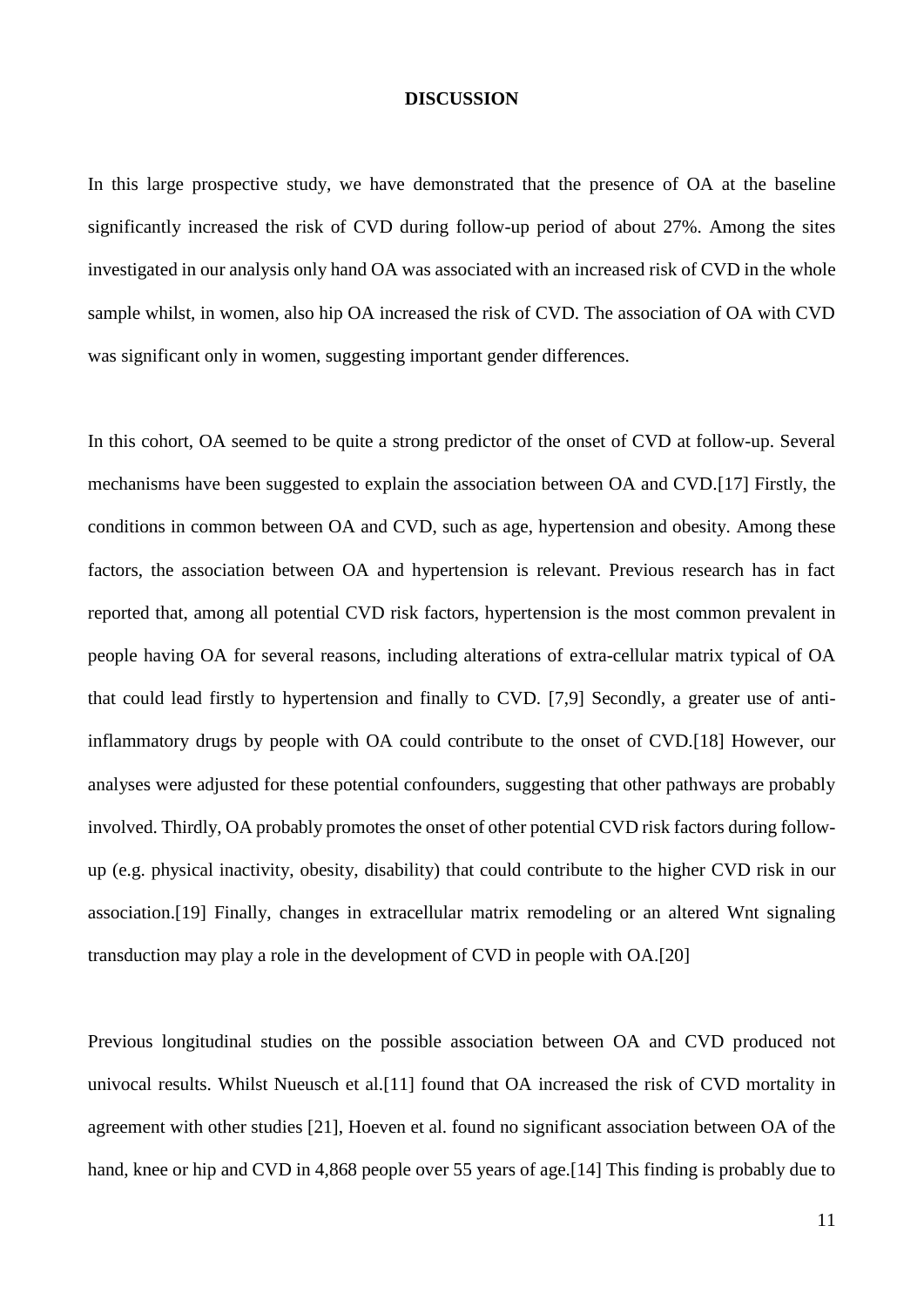the different criteria used to diagnose OA: Hoeven et al. [\[14\]](#page-15-5) used a clinical-radiological diagnosis of OA, whilst we used a self-reported information regarding the presence of OA as primary analysis. As confirmed by our results, it is likely that only symptomatic, and not to radiographic OA, is associated with a higher CVD risk.

Among the sites investigated in the sample as whole, only OA affecting the hand emerged as possible risk factor for CVD. The topic if hand OA could increase the risk of CVD is again controversial. Some cross-sectional studies, in fact, have shown that hand OA is associated with a higher presence of CVD, also in pre-clinical forms. For example in a study involving 5,342 older participants, hand OA was associated with a significant higher presence of carotid plaques, coronary and aortic calcifications, particularly in women.[\[22\]](#page-16-7) It is known that hand OA is linked to the menopause more strongly than other sites[\[23\]](#page-17-0) and the subsequent decrease in circulating endogenous estrogens, a feature which has also been linked to an increase in CVD rate.[\[24\]](#page-17-1) However, some longitudinal studies have shown that hand OA was not associated with higher risk of CVD onset. [\[12](#page-15-6)[,25\]](#page-17-2) Therefore, other studies are needed to disentangle this topic.

When we analyzed our data separately by gender, OA only emerged as a significant CVD risk factor only in women, in agreement with the literature regarding this topic.[\[26\]](#page-17-3) Even if why the association between OA and CVD is significant only in women is unclear. One hypothesis is that women make more use of analgesic drugs for these conditions than men, because they are more sensitive to pain.[\[17\]](#page-16-2) Since these drugs have an unfavorable CVD profile, it is likely that this factor may play a role. Another possible explanation could be extracellular matrix (ECM) remodeling after menopause since, before this period of life, women are at decreased CVD risk than men. It is known that ECM is altered in OA (particularly in the cartilage joints)[\[27\]](#page-17-4), but this process probably involves also arteries and heart.[\[9\]](#page-15-2) Since after menopause the alterations of ECM is more rapid in women than men due to the loss of estrogens [\[24\]](#page-17-1), it may be that these changes make the onset of CVD more likely in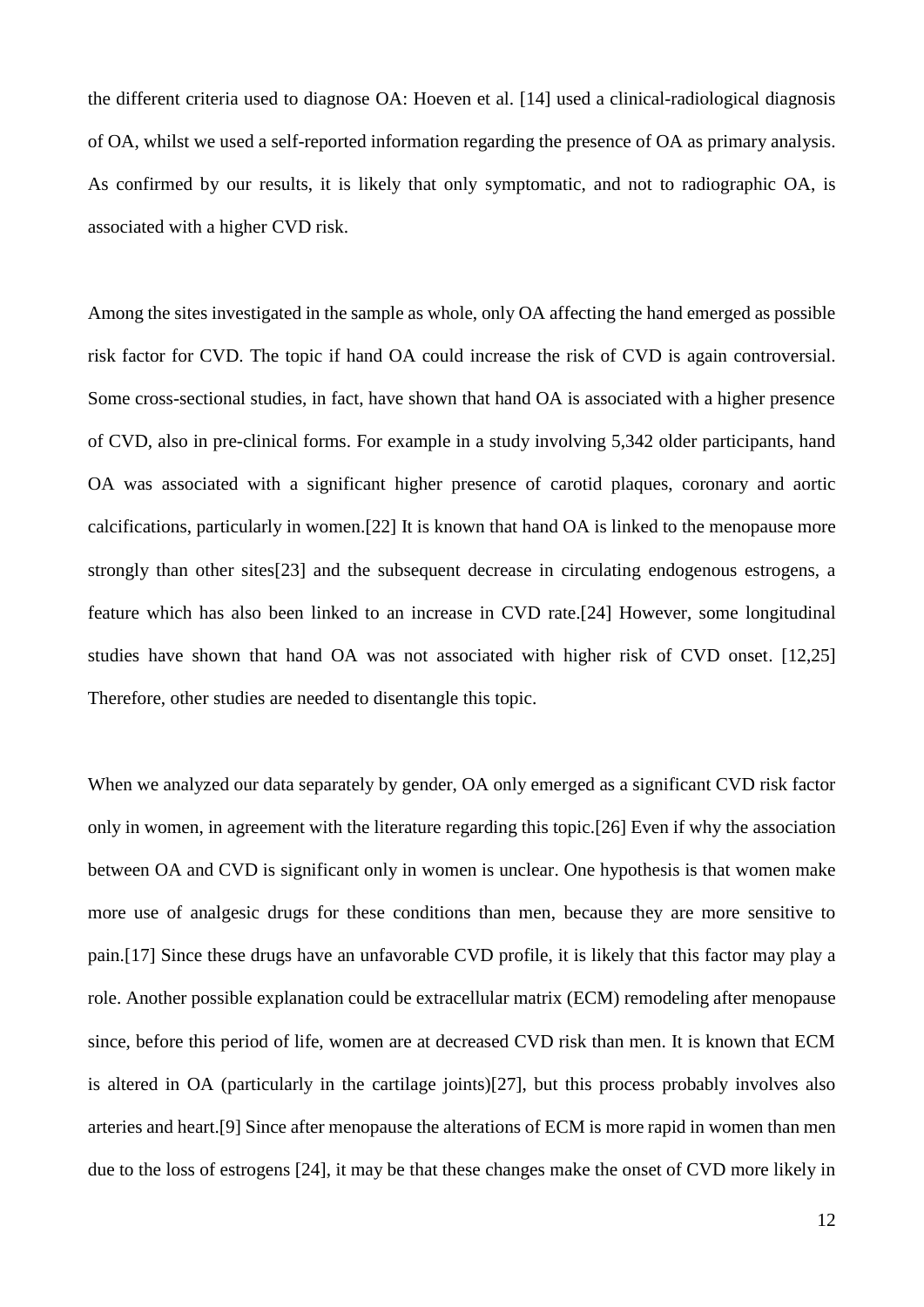women than in men. Third, other researches have proposed that other pathways are probably involved in this gender difference, e.g. tool-like receptors (TLRs) pathways are more altered in postmenopausal women than men[\[28\]](#page-17-5), and play a part in both OA[\[29\]](#page-17-6) and CVD. [\[28\]](#page-17-5) Finally, we should acknowledge that men are less represented in the OAI than women and so a type II error for analyses regarding men is possible.

Our findings should be considered within the limitations of our study. First, as mentioned before, the diagnosis of OA was self-reported, except for knee OA. Second, also the diagnosis of CVD and the comorbidities was self-reported and this could create a bias. The lack of data regarding medications could introduce another bias: for example, we found a prevalence of hypertension of 20%, whilst in people aging about 60 years it is estimated in about 50%.[\[30\]](#page-17-7) Similarly, some drugs commonly used in the elderly (e.g. duloxetine) that could increase the risk of hypertension were not used as potential confounders in our analyses. Third, we don't have any information regarding CVD mortality and other cardiovascular events, such as hospitalization for CVD, that our recent research has shown been associated with the presence of OA.  $^{[12]}$  $^{[12]}$  $^{[12]}$ Fifth, people with OA at the baseline had already a higher prevalence of several CVD risk factors that could increase the risk of incident CVD. Although we have adjusted our analyses for all these factors, a selection bias could be not excluded. Finally, we did not assess any inflammatory marker, although inflammation could be associated with higher CVD risk.[\[31\]](#page-18-0) Nonetheless, allowing for these caveats, our study involves a large population and the follow-up period seems to be appropriate for our outcome of interest. Moreover, we adjusted our analyses for multiple important confounders, thus strengthening our results.

In conclusion, our study demonstrated that people with OA are significantly associated with an increased risk of the onset of CVD in middle-aged and older participants over an eight-year period. Since some interventions aiming to improve OA symptoms (e.g. increasing physical activity and weight loss reduction) seem to be effective from a cardiological perspective, further studies are needed to better understand if to treat OA is able to decrease CVD risk in these individuals.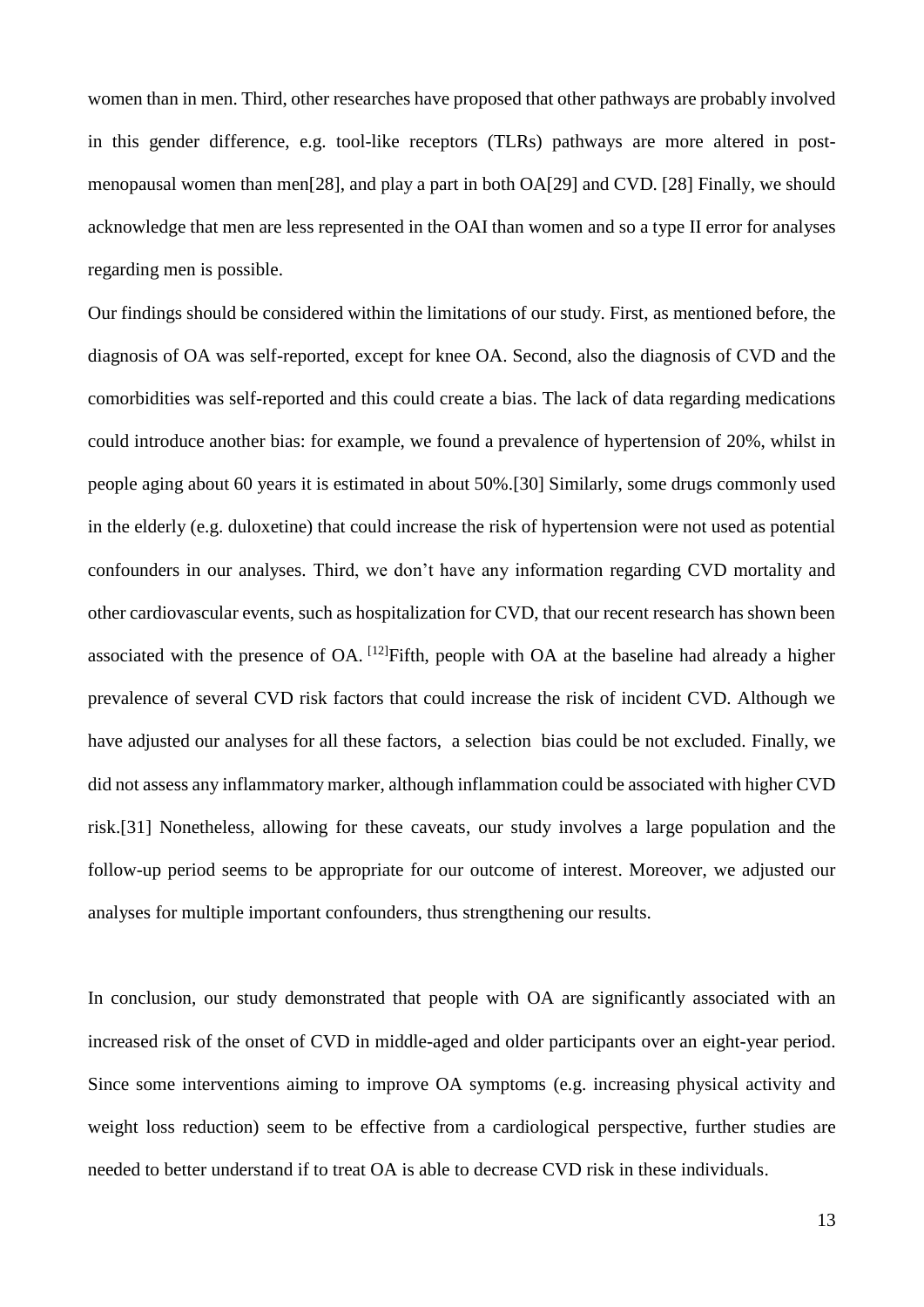## **ACKNOWLEDGMENTS**

**Conflict of interest**: The Authors declare that there is no conflict of interest.

**Funding sources**: The OAI is a public-private partnership comprised of five contracts(N01-AR-2- 2258; N01-AR-2-2259; N01-AR-2-2260; N01-AR-2-2261; N01-AR-2-2262)funded by the National Institutes of Health, a branch of the Department of Health and Human Services, and conducted by the OAI Study Investigators. Private funding partners include Merck Research Laboratories; Novartis Pharmaceuticals Corporation, GlaxoSmithKline; and Pfizer, Inc. Private sector funding for the OAI is managed by the Foundation for the National Institutes of Health. This manuscript was prepared using an OAI public use data set and does not necessarily reflect the opinions or views of the OAI investigators, the NIH, or the private funding partners.

**Role of founding source**: The funding sources did not have any role in in study design; in the collection, analysis and interpretation of data; in the writing of the report; and in the decision to submit the article for publication.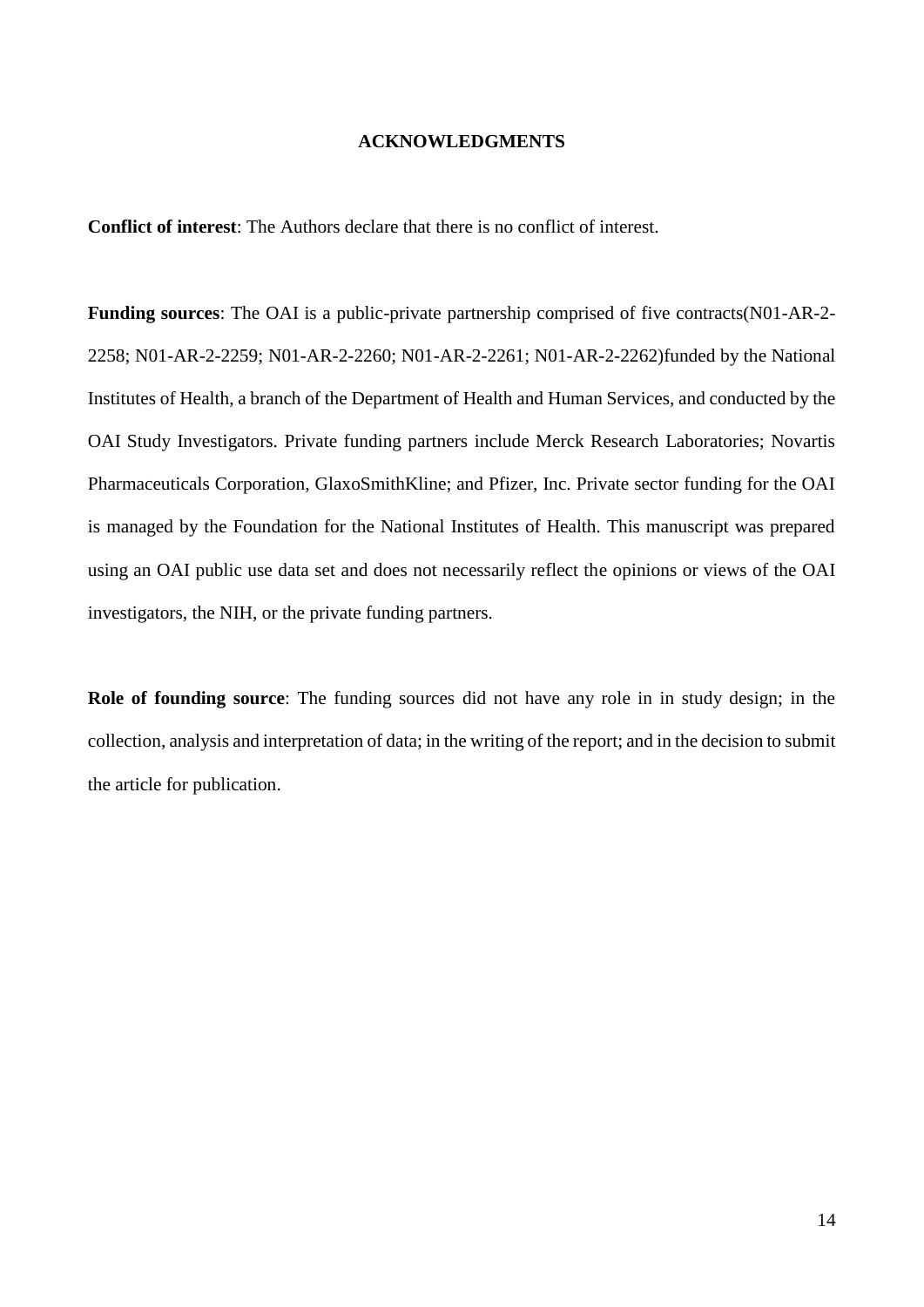# **REFERENCES**

- <span id="page-14-0"></span>1. Vos T, Flaxman AD, Naghavi M, Lozano R, Michaud C et al. (2013) Years lived with disability (YLDs) for 1160 sequelae of 289 diseases and injuries 1990-2010: a systematic analysis for the Global Burden of Disease Study 2010. Lancet 380:2163-96 doi[:http://dx.doi.org/10.1016/S0140-6736\(12\)61729-2](http://dx.doi.org/10.1016/S0140-6736(12)61729-2)
- <span id="page-14-1"></span>2. Cross M, Smith E, Hoy D, Nolte S, Ackerman I, Fransen M, Bridgett L, Williams S, Guillemin F, Hill CL, Laslett LL, Jones G, Cicuttini F, Osborne R, Vos T, Buchbinder R, Woolf A, March L (2014) The global burden of hip and knee osteoarthritis: estimates from the Global Burden of Disease 2010 study. Annals of the rheumatic diseases 73:1323-30 doi:10.1136/annrheumdis-2013-204763
- <span id="page-14-2"></span>3. Hiligsmann M, Cooper C, Arden N, Boers M, Branco JC et al. (2013) Health economics in the field of osteoarthritis: an expert's consensus paper from the European Society for Clinical and Economic Aspects of Osteoporosis and Osteoarthritis (ESCEO). Seminars in arthritis and rheumatism 43:303-13 doi:10.1016/j.semarthrit.2013.07.003
- <span id="page-14-3"></span>4. Hunter DJ, Felson DT (2006) Osteoarthritis. BMJ (Clinical research ed) 332:639-42 doi:10.1136/bmj.332.7542.639
- 5. Lawrence RC, Helmick CG, Arnett FC, Deyo RA, Felson DT, Giannini EH, Heyse SP, Hirsch R, Hochberg MC, Hunder GG, Liang MH, Pillemer SR, Steen VD, Wolfe F (1998) Estimates of the prevalence of arthritis and selected musculoskeletal disorders in the United States. Arthritis and rheumatism 41:778-99 doi:10.1002/1529-0131(199805)41:5<778::AID-ART4>3.0.CO;2-V
- 6. Veronese N, Stubbs B, Solmi M, Smith TO, Noale M, Cooper C, Maggi S (2016) Association between lower limb osteoarthritis and incidence of depressive symptoms: data from the osteoarthritis initiative (in eng). Age and ageing doi:10.1093/ageing/afw216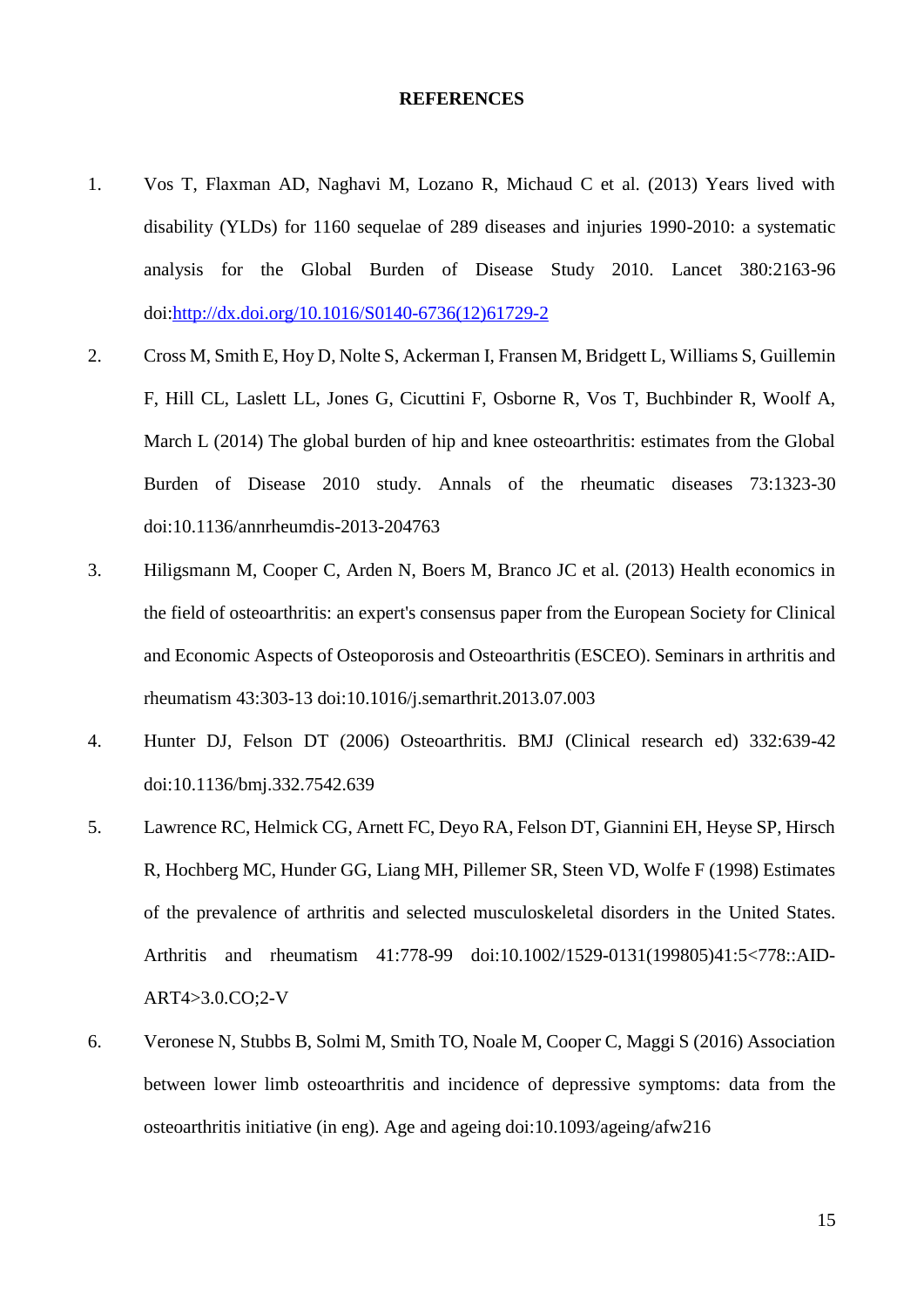- <span id="page-15-0"></span>7. Bonnet CS, Walsh DA (2005) Osteoarthritis, angiogenesis and inflammation. Rheumatology 44:7-16 doi:10.1093/rheumatology/keh344
- <span id="page-15-1"></span>8. Hardingham T (2008) Extracellular matrix and pathogenic mechanisms in osteoarthritis vol 10. doi:10.1007/s11926-008-0006-9
- <span id="page-15-2"></span>9. Ju H, Dixon IM (1996) Extracellular matrix and cardiovascular diseases. Can J Cardiol 12:1259-67
- <span id="page-15-3"></span>10. Hall AJ, Stubbs B, Mamas MA, Myint PK, Smith TO (2016) Association between osteoarthritis and cardiovascular disease: Systematic review and meta-analysis. European journal of preventive cardiology 23:938-46 doi:10.1177/2047487315610663
- <span id="page-15-4"></span>11. Nüesch E, Dieppe P, Reichenbach S, Williams S, Iff S, Jüni P (2011) All cause and disease specific mortality in patients with knee or hip osteoarthritis: population based cohort study. BMJ (Clinical research ed) 342:d1165-d65 doi:10.1136/bmj.d1165
- <span id="page-15-6"></span>12. Veronese N, Trevisan C, De Rui M, Bolzetta F, Maggi S, Zambon S, Musacchio E, Sartori L, Perissinotto E, Crepaldi G, Manzato E, Sergi G (2016) Association of Osteoarthritis With Increased Risk of Cardiovascular Diseases in the Elderly: Findings From the Progetto Veneto Anziano Study Cohort (in eng). Arthritis & rheumatology (Hoboken, NJ) 68:1136-44 doi:10.1002/art.39564
- 13. Rahman MM, Kopec JA, Cibere J, Goldsmith CH, Anis AH (2013) The relationship between osteoarthritis and cardiovascular disease in a population health survey: a cross-sectional study. BMJ open 3:10.1136/bmjopen-2013-002624 doi:10.1136/bmjopen-2013-002624; 10.1136/bmjopen-2013-002624
- <span id="page-15-5"></span>14. Hoeven TA, Leening MJG, Bindels PJ, Castaño-Betancourt M, van Meurs JB et al. (2014) Disability and not osteoarthritis predicts cardiovascular disease: a prospective populationbased cohort study. Annals of the rheumatic diseases 74:S46-S46 doi:10.1136/annrheumdis-2013-204388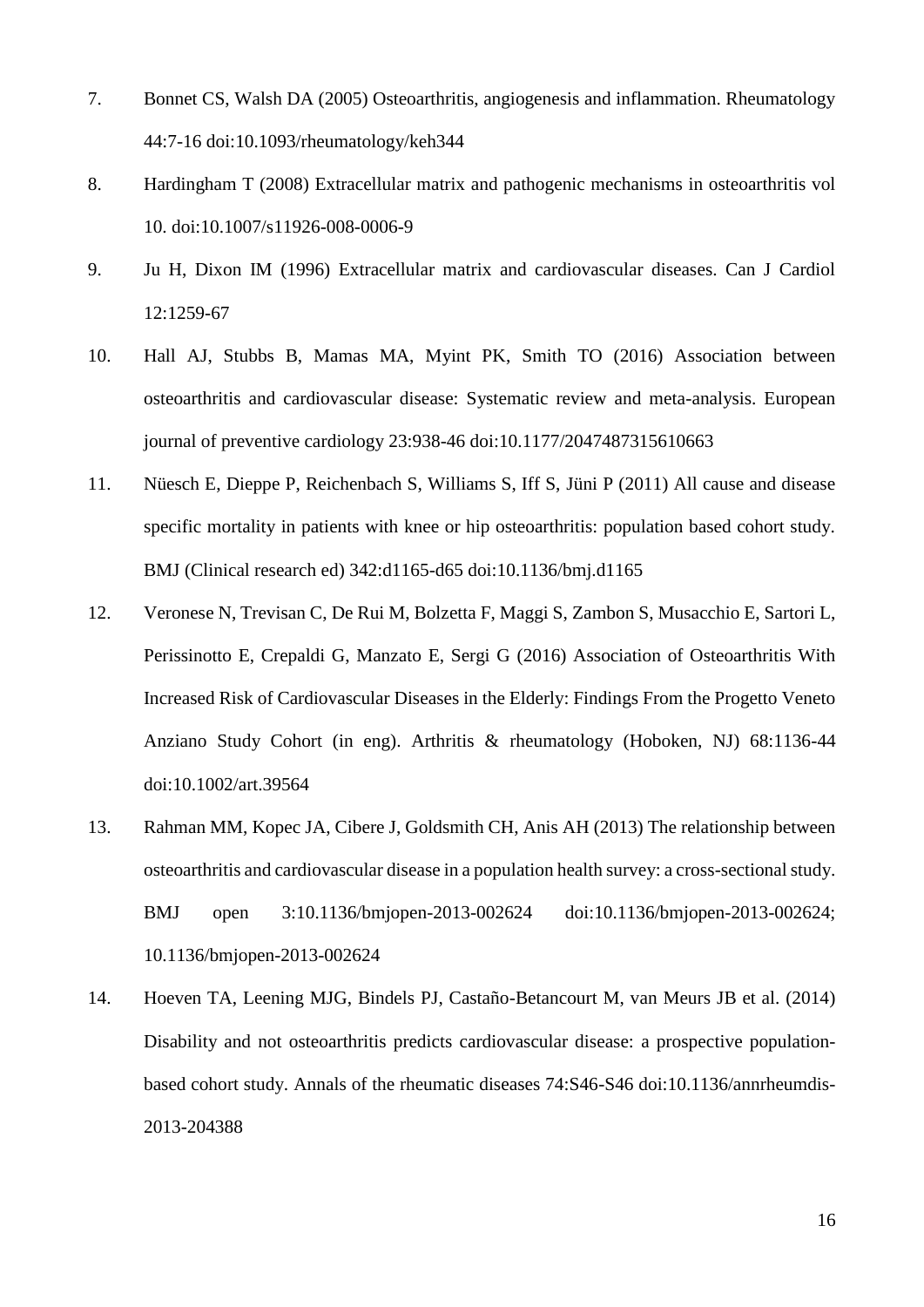- <span id="page-16-0"></span>15. Washburn RA, McAuley E, Katula J, Mihalko SL, Boileau RA (1999) The physical activity scale for the elderly (PASE): evidence for validity. Journal of clinical epidemiology 52:643- 51
- <span id="page-16-1"></span>16. Katz JN, Chang LC, Sangha O, Fossel AH, Bates DW (1996) Can comorbidity be measured by questionnaire rather than medical record review? Medical care 34:73-84
- <span id="page-16-2"></span>17. Fernandes GS, Valdes AM (2015) Cardiovascular Disease and Osteoarthritis: Common Pathways and Patient Outcomes. European Journal of Clinical Investigation 45:n/a-n/a doi:10.1111/eci.12413
- <span id="page-16-3"></span>18. Trelle S, Reichenbach S, Wandel S, Hildebrand P, Tschannen B, Villiger PM, Egger M, Jüni P (2011) Cardiovascular safety of non-steroidal anti-inflammatory drugs: network metaanalysis. BMJ (Clinical research ed) 342:c7086-c86 doi:10.1136/bmj.c7086
- <span id="page-16-4"></span>19. Sergi G, Veronese N, Fontana L, De Rui M, Bolzetta F, Zambon S, Corti M-C, Baggio G, Toffanello ED, Crepaldi G, Perissinotto E, Manzato E (2015) Pre-frailty and risk of cardiovascular disease in elderly men and women: the pro.v.a. study (in eng). Journal of the American College of Cardiology 65:976-83 doi:10.1016/j.jacc.2014.12.040
- <span id="page-16-5"></span>20. Rao TP, Kühl M (2010) An updated overview on wnt signaling pathways: A prelude for more vol 106. doi:10.1161/CIRCRESAHA.110.219840
- <span id="page-16-6"></span>21. Veronese N, Cereda E, Maggi S, Luchini C, Solmi M, Smith T, Denkinger M, Hurley M, Thompson T, Manzato E, Sergi G, Stubbs B (2016) Osteoarthritis and Mortality: A Prospective Cohort Study and Systematic Review with Meta-analysis (in English). Seminars in Arthritis and Rheumatism 46:160-7. doi:10.1016/j.semarthrit.2016.04.002
- <span id="page-16-7"></span>22. Jonsson H, Helgadottir GP, Aspelund T, Eiriksdottir G, Sigurdsson S, Ingvarsson T, Harris TB, Launer L, Gudnason V (2009) Hand osteoarthritis in older women is associated with carotid and coronary atherosclerosis: the AGES Reykjavik study. Annals of the rheumatic diseases 68:1696-700 doi:10.1136/ard.2008.096289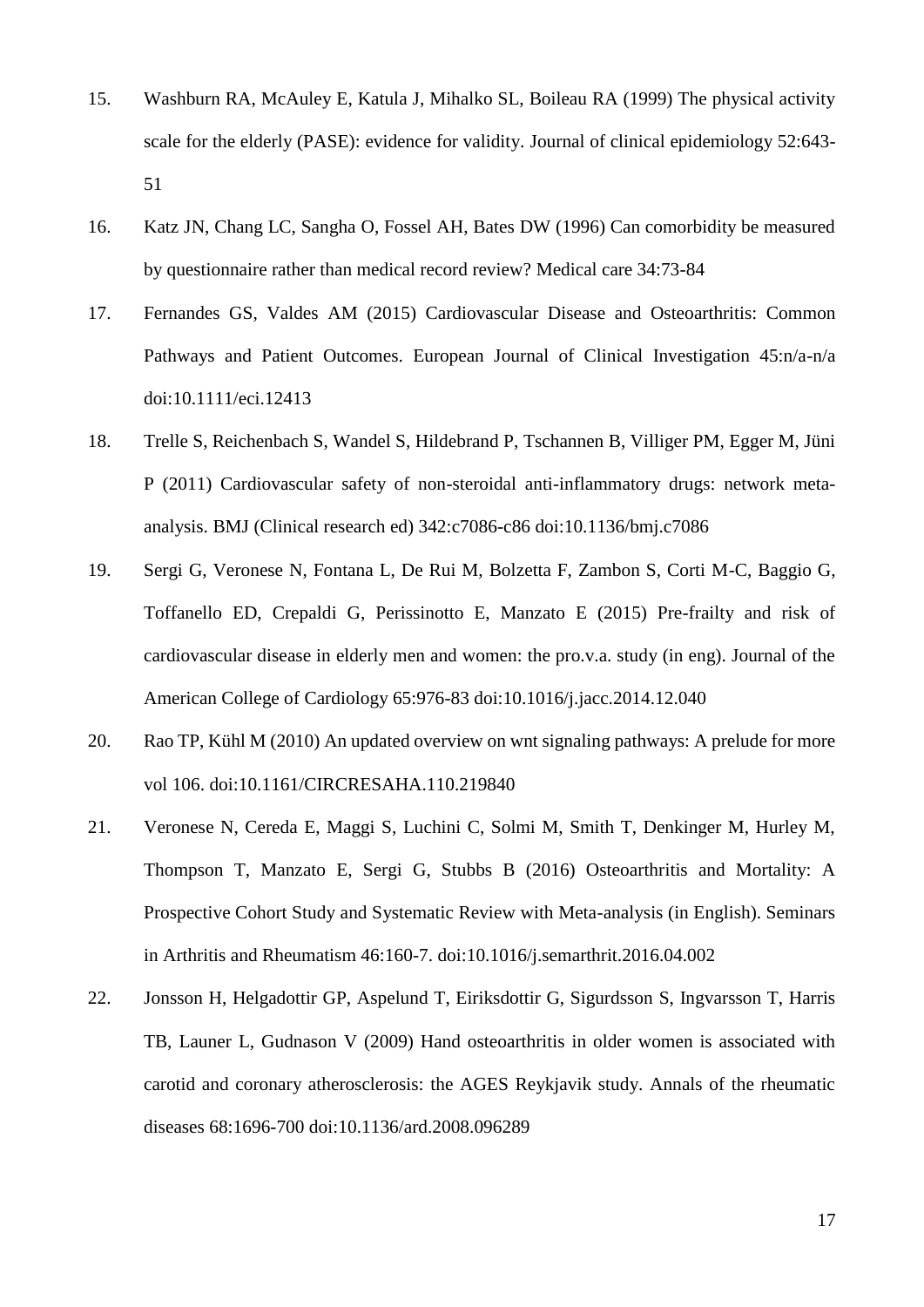- <span id="page-17-0"></span>23. Watt FE (2015) Hand osteoarthritis, menopause and menopausal hormone therapy. Maturitas 83:13-18 doi:10.1016/j.maturitas.2015.09.007
- <span id="page-17-1"></span>24. Bay-Jensen AC, Slagboom E, Chen-An P, Alexandersen P, Qvist P, Christiansen C, Meulenbelt I, Karsdal Ma (2013) Role of hormones in cartilage and joint metabolism: understanding an unhealthy metabolic phenotype in osteoarthritis. Menopause (New York, NY) 20:578-86 doi:10.1097/GME.0b013e3182745993
- <span id="page-17-2"></span>25. Kluzek S, Sanchez-Santos MT, Leyland KM, Judge A, Spector TD, Hart D, Cooper C, Newton J, Arden NK (2015) Painful knee but not hand osteoarthritis is an independent predictor of mortality over 23 years follow-up of a population-based cohort of middle-aged women. Annals of the rheumatic diseases:annrheumdis-2015-208056 doi:10.1136/annrheumdis-2015-208056
- <span id="page-17-3"></span>26. Hoeven TA, Kavousi M, Ikram MA, van Meurs JB, Bindels PJ, Hofman A, Franco OH, Bierma-Zeinstra SM (2015) Markers of atherosclerosis in relation to presence and progression of knee osteoarthritis: a population-based cohort study. Rheumatology (Oxford, England) 54:1692-98 doi:10.1093/rheumatology/kev106
- <span id="page-17-4"></span>27. Smiley Da, Khalil Ra (2009) Estrogenic compounds, estrogen receptors and vascular cell signaling in the aging blood vessels. Current medicinal chemistry 16:1863-87 doi:10.2174/092986709788186093
- <span id="page-17-5"></span>28. Poulain-Godefroy O, Le Bacquer O, Plancq P, Lecoeur C, Pattou F, Frühbeck G, Froguel P (2010) Inflammatory role of Toll-like receptors in human and murine adipose tissue. Mediators of inflammation 2010:823486-86 doi:10.1155/2010/823486
- <span id="page-17-6"></span>29. Akira S, Takeda K (2004) Toll-like receptor signalling. Nature reviews Immunology 4:499- 511 doi:10.1038/nri1391
- <span id="page-17-7"></span>30. Pickering TG, Hall JE, Appel LJ, Falkner BE, Graves J, Hill MN, Jones DW, Kurtz T, Sheps SG, Roccella EJ (2005) Recommendations for blood pressure measurement in humans and experimental animals: Part 1: blood pressure measurement in humans: a statement for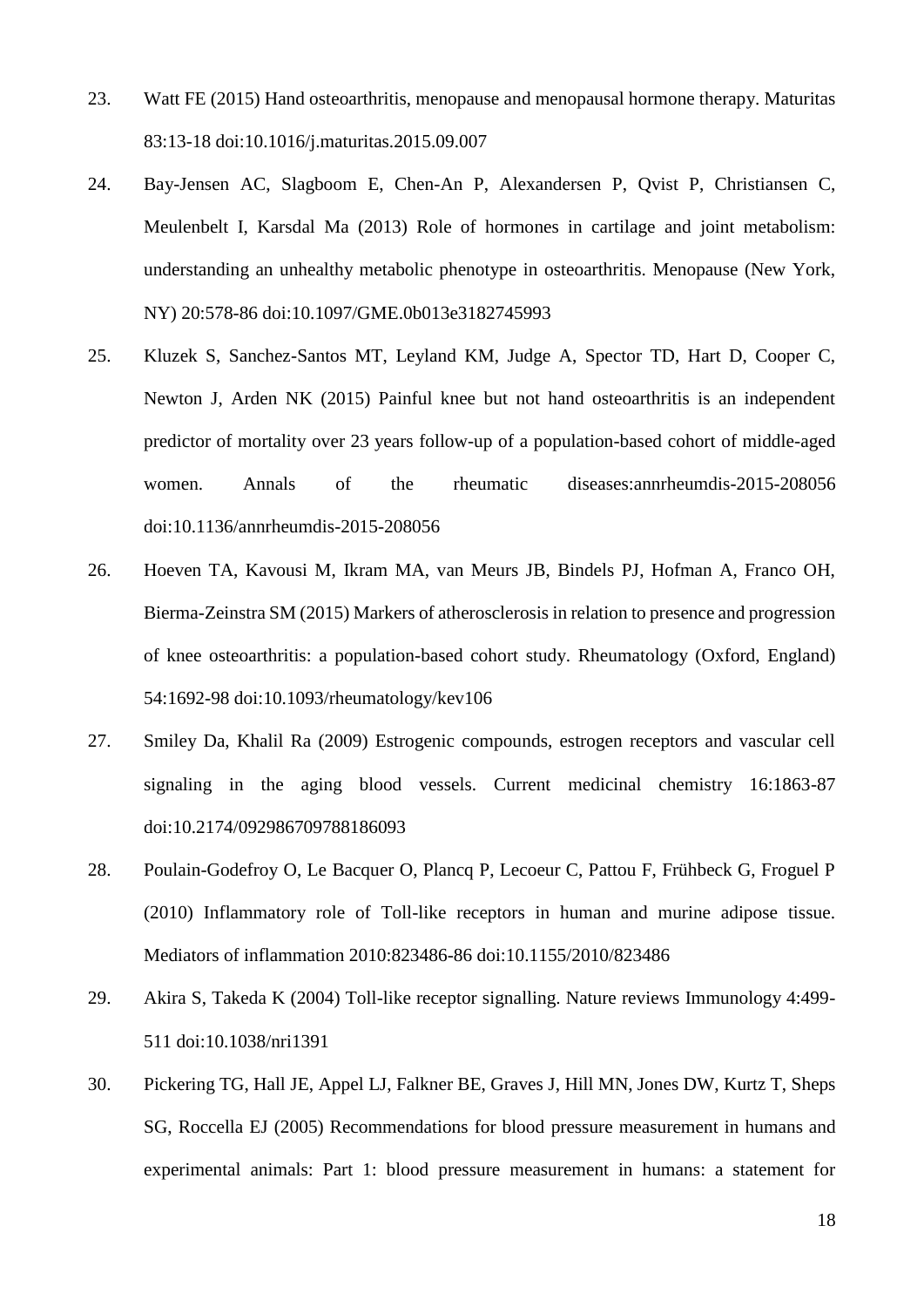professionals from the Subcommittee of Professional and Public Education of the American Heart Association Cou. Hypertension 45:142-61 doi:10.1161/01.HYP.0000150859.47929.8e

<span id="page-18-0"></span>31. Libby P (2006) Inflammation and cardiovascular disease mechanisms. The American journal of clinical nutrition 83:456S-60S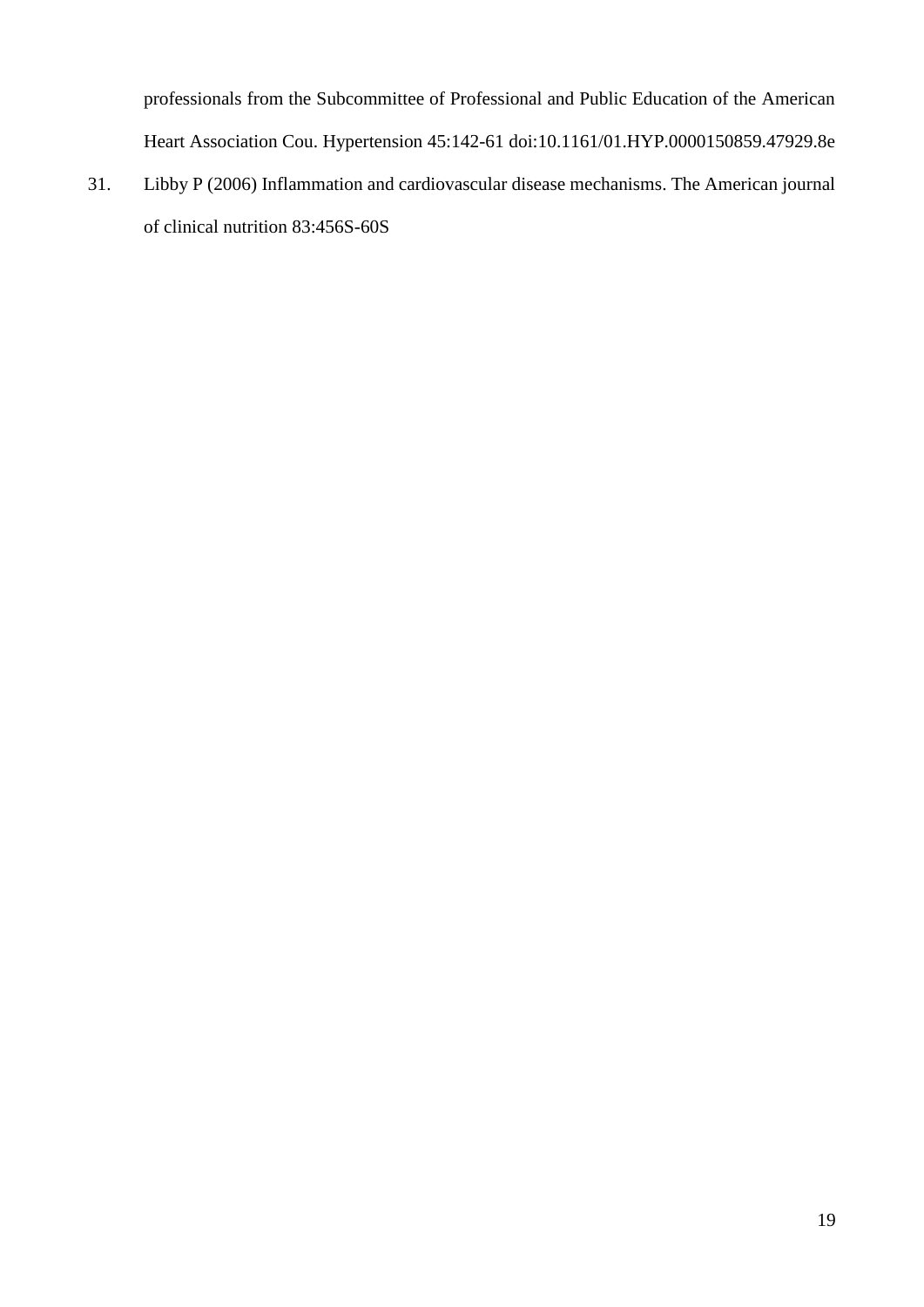# **FIGURES AND TABLES**

Figure 1. Cumulative incidence of cardiovascular disease according to the presence or absence of osteoarthritis (OA) at baseline in the sample as whole.



# **Notes**:

Green line indicates the subjects having OA at baseline, blue line those without.

Values represent the number of subjects with or without OA at risk of cardiovascular disease per year during the follow-up period.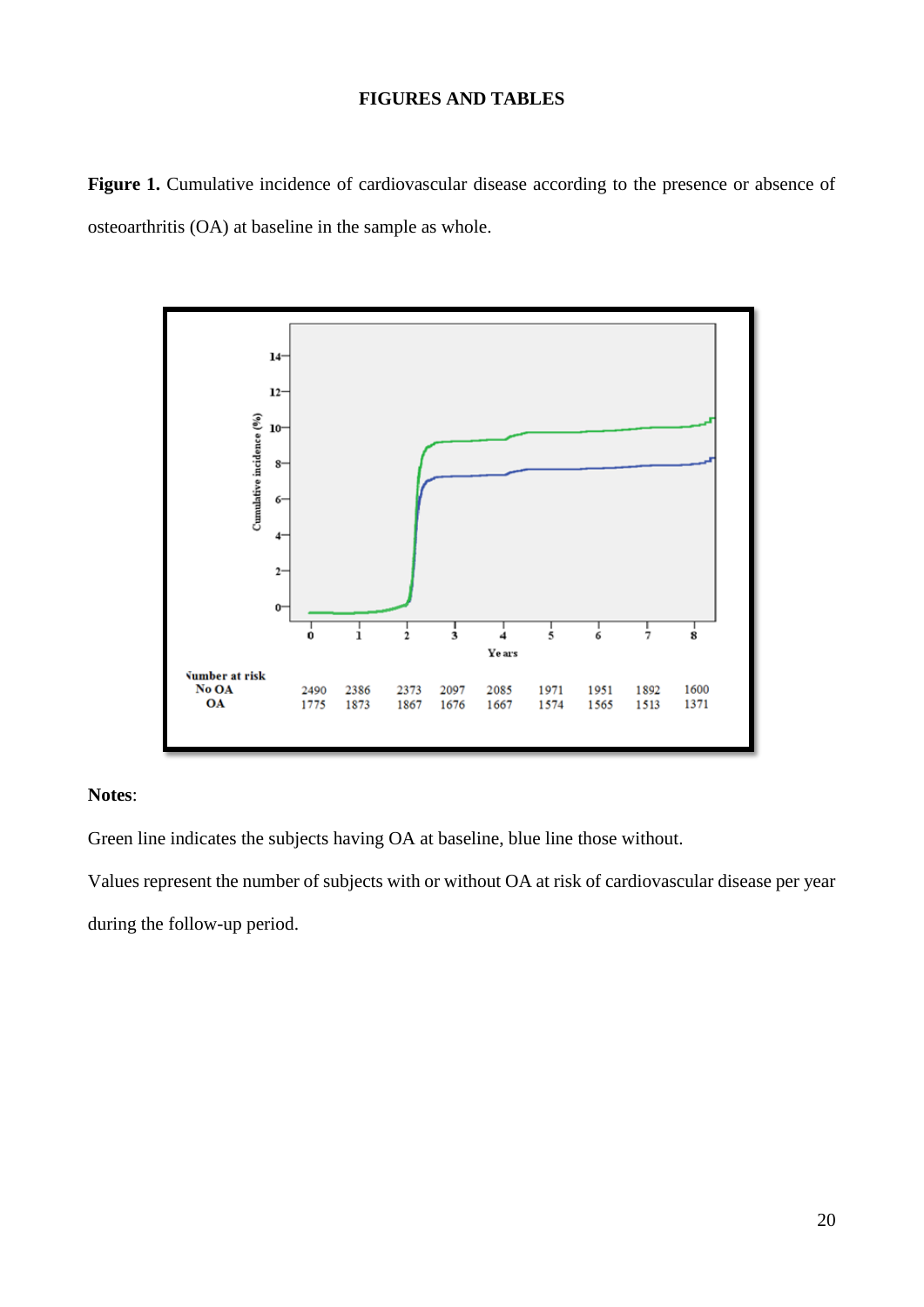**Table 1.** Baseline characteristics classified according to presence or not of osteoarthritis (OA).

|                                                            | Whole sample |                              | <b>Men</b>   |                               | Women       |                              |
|------------------------------------------------------------|--------------|------------------------------|--------------|-------------------------------|-------------|------------------------------|
| <b>Variable</b>                                            | <b>OA</b>    | No OA                        | <b>OA</b>    | No OA                         | <b>OA</b>   | No OA                        |
|                                                            | $(n=1,775)$  | $(n=2,490)$                  | $(n=626)$    | $(n=1,114)$                   | $(n=1,149)$ | $(n=1,376)$                  |
| Age (years)                                                | 62.3(8.6)    | 59.8 $(9.1)$ <sup>***</sup>  | 61.7(9.2)    | 59.6 $\overline{(9.4)}^{***}$ | 62.6(8.6)   | 60.0 $(8.9)^{***}$           |
| White race $(n, \frac{9}{6})$                              | 1501 (84.6)  | $1937 (77.9)$ <sup>***</sup> | 541 (86.6)   | 937 (84.2)                    | 960(83.6)   | $1000 (72.7)$ ***            |
| <b>BMI</b> ( $\text{Kg/m}^2$ )                             | 28.7(4.8)    | 28.4 $(4.8)$ <sup>**</sup>   | 29.1(4.1)    | 28.6 $(4.1)^*$                | 28.6(5.2)   | 28.2(5.2)                    |
| <b>PASE</b> (points)                                       | 157.5 (81.4) | $167.1~(83.0)$ ***           | 176.8 (88.3) | 181.2 (88.5)                  | 147.0(75.5) | $155.7 (76.4)$ <sup>**</sup> |
| <b>Smoking (previous/current)</b>                          | 853 (48.6)   | 1099 $(44.8)^{*}$            | 335(54.3)    | $500(45.5)$ **                | 518 (45.5)  | 599 (44.2)                   |
| Degree $(n, \frac{9}{6})$                                  | 586 (33.3)   | 731 $(29.6)$ <sup>**</sup>   | 245(39.6)    | 400(36.3)                     | 341 (29.8)  | 331 $(24.3)$ <sup>**</sup>   |
| Yearly income $\left( <50,000 \text{ \textdegree }\right)$ | 654 (36.8)   | 846 (34.0)                   | 161(25.7)    | 279(25.0)                     | 493 (42.9)  | 567(41.2)                    |
| <b>Medical conditions</b>                                  |              |                              |              |                               |             |                              |
| Diabetes $(n, %)$                                          | 125(7.2)     | 162(6.7)                     | 56(9.1)      | $70(6.5)^{*}$                 | 69(6.1)     | 92(6.9)                      |
| Cancer $(n, %)$                                            | 87 (4.9)     | 114(4.6)                     | 41 $(6.5)$   | 64(5.8)                       | 46(4.0)     | 50(3.6)                      |
| <b>Hypertension</b> $(n, %)$                               | 359(20.2)    | 217(20.8)                    | 144(23.0)    | 262(23.5)                     | 215(18.7)   | 255(18.5)                    |
| <b>Charlson co-morbidity score</b>                         | 0.32(0.71)   | $0.26(0.71)$ ***             | 0.32(0.76)   | 0.26(0.76)                    | 0.33(0.68)  | $0.26(0.66)$ ***             |
| Use of analgesic drugs $(n, \frac{9}{6})$                  | 930(52.5)    | 735 $(29.7)$ ***             | 293(47.0)    | 305 $(27.6)$ <sup>****</sup>  | 637(55.5)   | 430 $(31.4)$ <sup>***</sup>  |

Notes:

P-value: \*\*\*: p<0.001; \*\*: p<0.01; \* . p<0.05

Numbers are mean values (and standard deviations) or number (and percentages), as appropriate.

Unless otherwise specified, *p values* are calculated with an independent Student T-test for continuous and with a chi-square test for categorical variables, respectively.

Abbreviations: BMI: body mass index; PASE: physical activity scale for the elderly.